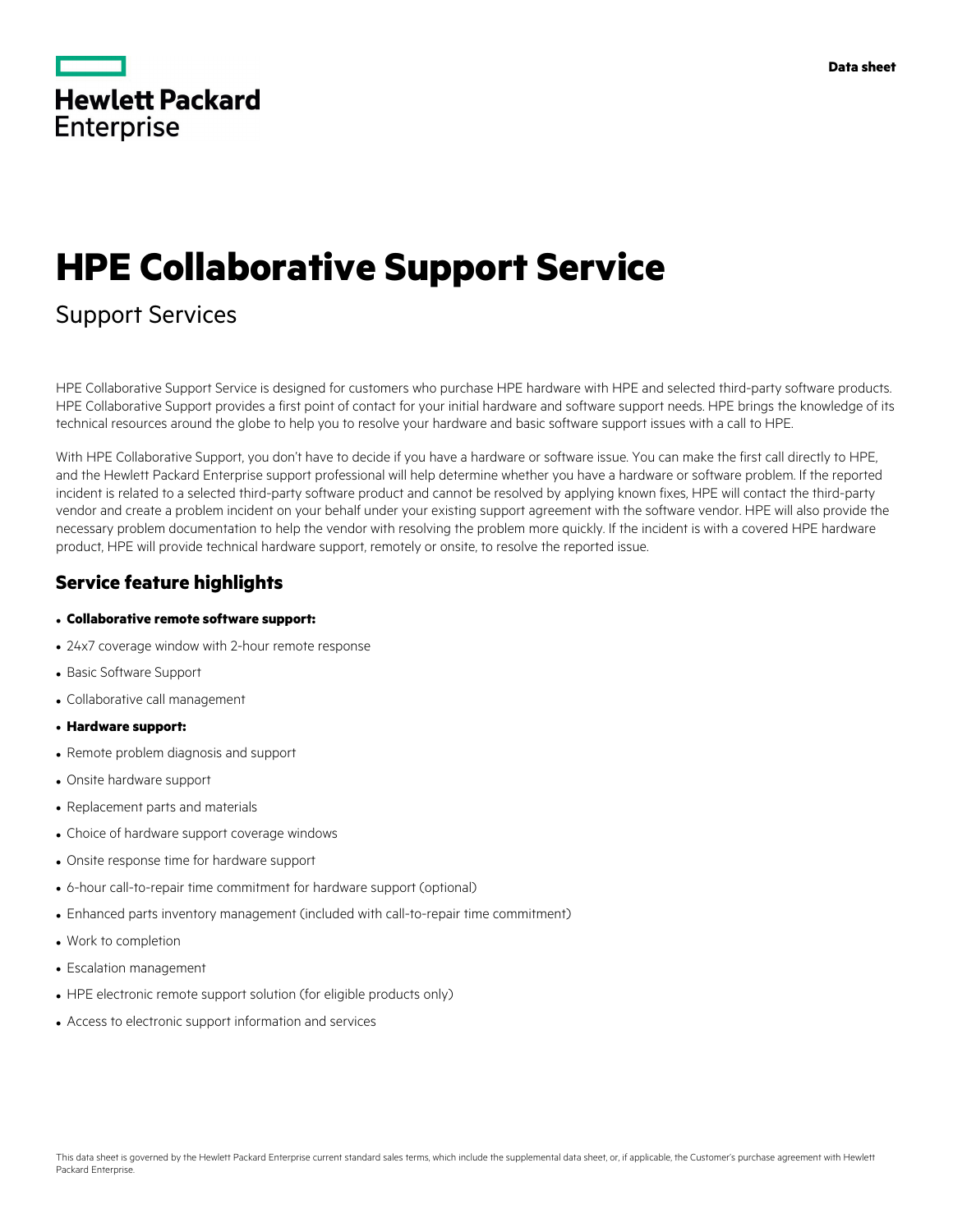- Defective media retention (optional; for eligible products only)
- Comprehensive defective material retention (optional; for eligible products only)

### **Table 1. Service features**

| <b>Feature</b>                                        | <b>Delivery specifications</b>                                                                                                                                                                                                                                                                                                                                                                                                                                                                                                                                                                                                                                                                                                        |  |
|-------------------------------------------------------|---------------------------------------------------------------------------------------------------------------------------------------------------------------------------------------------------------------------------------------------------------------------------------------------------------------------------------------------------------------------------------------------------------------------------------------------------------------------------------------------------------------------------------------------------------------------------------------------------------------------------------------------------------------------------------------------------------------------------------------|--|
| <b>Collaborative remote software</b><br>support:      |                                                                                                                                                                                                                                                                                                                                                                                                                                                                                                                                                                                                                                                                                                                                       |  |
| 24 x 7 coverage window with 2-hour<br>remote response | Customers can call Hewlett Packard Enterprise 24 hours per day, Monday through Sunday including HPE holidays, to log a covered<br>incident with HPE. Once the Customer has placed and HPE has acknowledged the receipt of a call as described in the 'General<br>provisions/Other exclusions' section, HPE will respond to the call within two hours to start remote diagnosis and basic software<br>support. This coverage window is subject to local availability. Contact a local Hewlett Packard Enterprise sales office for detailed<br>information on service availability.                                                                                                                                                     |  |
| <b>Basic Software Support</b>                         | Basic Software Support service provides the Customer with problem isolation and corrective support as described below if there is a<br>known fix available for the reported software problem.                                                                                                                                                                                                                                                                                                                                                                                                                                                                                                                                         |  |
|                                                       | Once the Customer has placed and Hewlett Packard Enterprise has acknowledged the receipt of a call as described in 'General<br>provisions/Other exclusions' section, HPE will work to identify whether a problem with the covered product is caused by a software<br>or hardware component.                                                                                                                                                                                                                                                                                                                                                                                                                                           |  |
|                                                       | If an incident is determined to be caused by the covered HPE or selected third-party software, HPE will provide corrective support<br>by communicating the known fix and advising the Customer on how to apply it. In some cases, corrective support may be limited to<br>communication of a known fix available through the installation of a software update or patch, and the Customer will be directed to<br>available sources for the applicable updates or patches because access to the known fix requires additional service contracts either<br>with HPE or the respective software vendor.                                                                                                                                  |  |
|                                                       | The assistance provided with this service will not address complex problems such as step-by-step instruction for installation and<br>configuration, performance tuning, or any other complex problems.                                                                                                                                                                                                                                                                                                                                                                                                                                                                                                                                |  |
|                                                       | This service does not replace the need for the Customer to have a support contract with the third-party product provider (see the<br>'Prerequisites' section).                                                                                                                                                                                                                                                                                                                                                                                                                                                                                                                                                                        |  |
|                                                       | HPE at its sole discretion will determine when a problem is complex and must be resolved by the third-party support provider.                                                                                                                                                                                                                                                                                                                                                                                                                                                                                                                                                                                                         |  |
| <b>Collaborative call management</b>                  | If Hewlett Packard Enterprise determines that a problem is caused by selected third-party software and cannot be resolved by the<br>Customer applying known, available fixes as defined in the Basic Software Support deliverables, HPE will, at the Customer's request,<br>initiate a service call with the third-party software vendor, provided appropriate support agreements have been put in place between<br>the Customer and the vendor to enable HPE to do so.                                                                                                                                                                                                                                                               |  |
|                                                       | As part of the call initiation process, HPE will provide problem documentation derived during the HPE troubleshooting process. In<br>order for HPE to initiate the service call with the third-party software vendor in the Customer's name, the Customer must have a<br>valid software support contract in place with the software vendor that allows them to place calls and receive support, have taken any<br>steps necessary to ensure that HPE can initiate a call on the Customer's behalf, and provide HPE with the required authorization and<br>contract information. Coverage hours for collaborative call management are dependent on the terms of the support agreement<br>between the Customer and the software vendor. |  |
|                                                       | Once the software vendor is engaged, HPE will close the service call, but the Customer can reopen the issue with HPE if needed by<br>referencing the original call identification number (a new call identification number will be assigned).                                                                                                                                                                                                                                                                                                                                                                                                                                                                                         |  |
| <b>Hardware support:</b>                              |                                                                                                                                                                                                                                                                                                                                                                                                                                                                                                                                                                                                                                                                                                                                       |  |
| <b>Remote problem diagnosis and</b><br>support        | Once the Customer has placed and Hewlett Packard Enterprise has acknowledged the receipt of a call as described in 'General<br>provisions/Other exclusions' section and the issue has been diagnosed to be with the hardware product, HPE will work during the<br>hardware support coverage window to isolate the hardware incident and to remotely troubleshoot, remedy, and resolve the incident<br>with the Customer.                                                                                                                                                                                                                                                                                                              |  |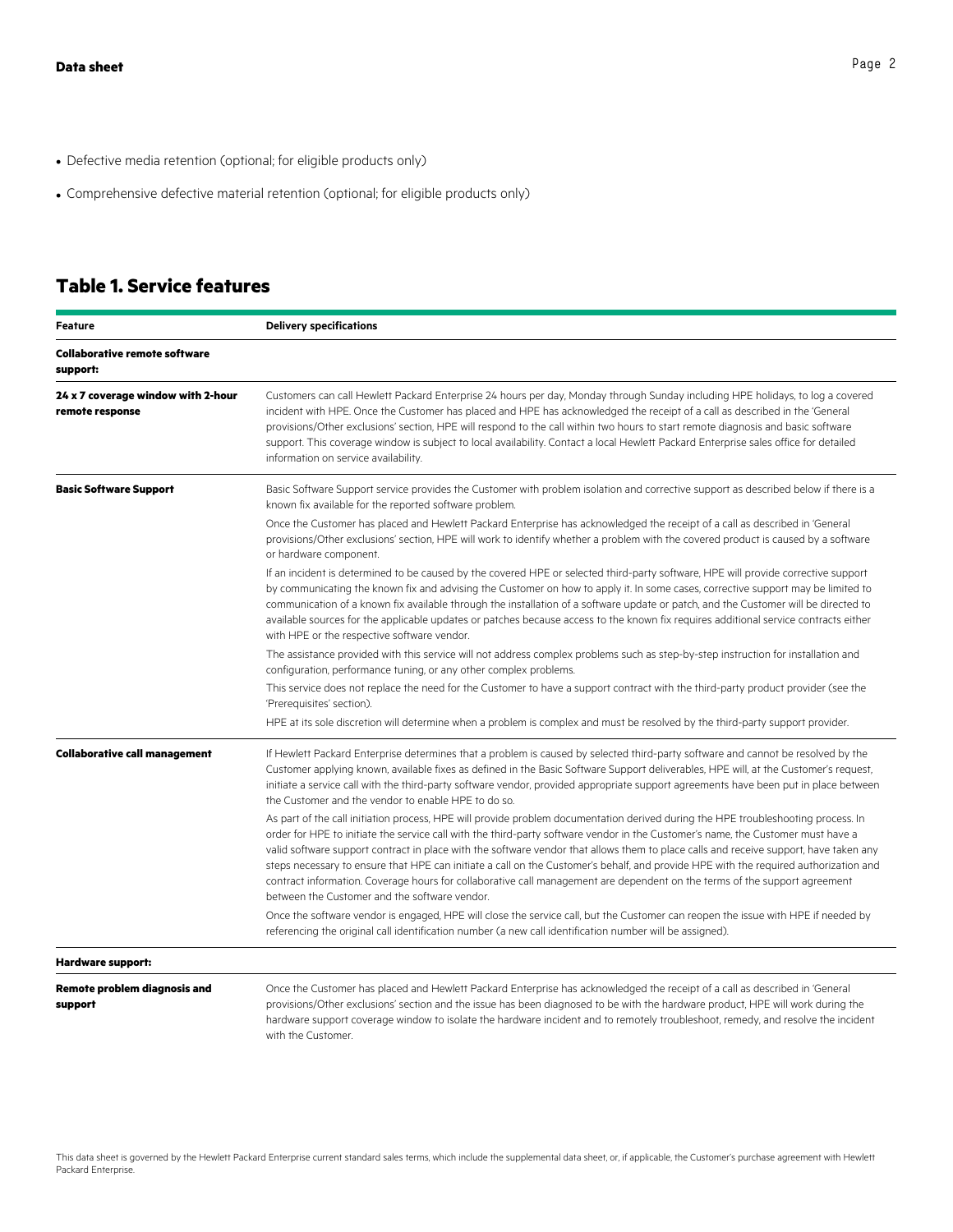|                                                                 | Prior to any onsite assistance, HPE may initiate and perform remote diagnostics using electronic remote support solutions to access<br>covered products, or HPE may use other means available to facilitate remote incident resolution.                                                                                                                                                                                                                                                                                                                                                                                                                                                                                   |
|-----------------------------------------------------------------|---------------------------------------------------------------------------------------------------------------------------------------------------------------------------------------------------------------------------------------------------------------------------------------------------------------------------------------------------------------------------------------------------------------------------------------------------------------------------------------------------------------------------------------------------------------------------------------------------------------------------------------------------------------------------------------------------------------------------|
|                                                                 | HPE will provide telephone assistance for the installation of customer-installable firmware and Customer Self Repair parts during the<br>service coverage window.                                                                                                                                                                                                                                                                                                                                                                                                                                                                                                                                                         |
|                                                                 | Regardless of the Customer's coverage window, incidents with covered hardware can be reported to HPE via telephone or Web<br>portal, as locally available, or via the HPE electronic remote support solutions as an automated equipment reporting event, 24 hours<br>a day, 7 days a week. HPE will acknowledge the receipt of the service request by logging the call, assigning a case ID, and<br>communicating that case ID to the Customer. HPE retains the right to determine the final resolution of all reported incidents.                                                                                                                                                                                        |
| <b>Onsite hardware support</b>                                  | For hardware incidents that cannot, in Hewlett Packard Enterprise's judgment, be resolved remotely, a Hewlett Packard Enterprise<br>authorized representative will provide onsite technical support on covered hardware products to return them to operating condition.<br>For certain HPE ProLiant servers, HPE may, at its sole discretion, elect to replace such products in lieu of repairing them.<br>Replacement products are new or functionally equivalent to new in performance. Replaced products become the property of HPE.                                                                                                                                                                                   |
|                                                                 | 'Fix-on-Failure': In addition, at the time of onsite technical support delivery, HPE may:                                                                                                                                                                                                                                                                                                                                                                                                                                                                                                                                                                                                                                 |
|                                                                 | • Install available engineering improvements to help the Customer ensure proper operation of the hardware products and maintain<br>compatibility with HPE-supplied hardware replacement parts<br>• Install available firmware updates defined by HPE as non-customer-installable that, in the opinion of HPE, are required to return the<br>covered product to operating condition or to maintain supportability by HPE<br>'Fix-on-Request': In addition, HPE will install during coverage hours critical firmware updates defined by HPE as<br>non-customer-installable at the Customer's request. Critical firmware updates are firmware updates recommended by the HPE<br>product division for immediate installation. |
| <b>Replacement parts and materials</b>                          | Hewlett Packard Enterprise will provide HPE-supported replacement parts and materials necessary to maintain the covered<br>hardware product in operating condition, including parts and materials for available and recommended engineering improvements.<br>Replacement parts provided by HPE shall be new or functionally equivalent to new in performance. Replaced parts become the<br>property of HPE.                                                                                                                                                                                                                                                                                                               |
|                                                                 | Supplies and consumable parts are not supported and will not be provided as part of this service; standard warranty terms and<br>conditions apply to supplies and consumable parts.                                                                                                                                                                                                                                                                                                                                                                                                                                                                                                                                       |
|                                                                 | Maximum supported lifetime/maximum usage: Parts and components that have exceeded their maximum supported lifetime and/or<br>the maximum usage limitations as set forth in the manufacturer's operating manual or the technical product data sheet will not be<br>provided, repaired, or replaced as part of this service.                                                                                                                                                                                                                                                                                                                                                                                                |
| <b>Choice of different hardware support</b><br>coverage windows | The hardware support coverage window specifies the time during which hardware support services are delivered onsite or remotely.<br>Calls received outside this coverage window will be logged the next day for which the Customer has a coverage window.                                                                                                                                                                                                                                                                                                                                                                                                                                                                 |
|                                                                 | The following coverage window options are available for eligible products:                                                                                                                                                                                                                                                                                                                                                                                                                                                                                                                                                                                                                                                |
|                                                                 | • Next Business Day Service (NBD): Standard business hours, standard business days (9x5): Service is available 9 hours per day<br>between 8:00 a.m. and 5:00 p.m. local time, Monday through Friday excluding HPE holidays.<br>• 24x7: Service is available 24 hours per day, Monday through Sunday including HPE holidays.                                                                                                                                                                                                                                                                                                                                                                                               |
|                                                                 | All coverage windows are subject to local availability. Contact a local Hewlett Packard Enterprise sales office for detailed information<br>on service availability.                                                                                                                                                                                                                                                                                                                                                                                                                                                                                                                                                      |
| <b>Onsite response time for hardware</b><br>support             | For incidents with covered hardware that cannot be resolved remotely, Hewlett Packard Enterprise will use commercially reasonable<br>efforts to respond onsite within the specified onsite response time.                                                                                                                                                                                                                                                                                                                                                                                                                                                                                                                 |
|                                                                 | Onsite response time specifies the period of time that begins when the initial call has been received and acknowledged by HPE, as<br>described in the 'General provisions/Other exclusions' section. The onsite response time ends when the Hewlett Packard Enterprise<br>authorized representative arrives at the Customer's site, or when the reported event is closed with explanation that HPE has<br>determined it does not currently require an onsite intervention.                                                                                                                                                                                                                                                |
|                                                                 | Response times are measured during the coverage window only and may be carried over to the next day for which there exists a<br>coverage window.                                                                                                                                                                                                                                                                                                                                                                                                                                                                                                                                                                          |
|                                                                 | The following onsite response times are available for this service:                                                                                                                                                                                                                                                                                                                                                                                                                                                                                                                                                                                                                                                       |
|                                                                 | • Next Business Day Service (NBD) onsite response: A Hewlett Packard Enterprise authorized representative will arrive at the<br>Customer's site during the coverage window to begin hardware maintenance service the next business day after the call has been<br>received and acknowledged by HPE. Calls received outside the coverage window will be acknowledged the next business day and<br>serviced within the following business day.                                                                                                                                                                                                                                                                              |
|                                                                 | • 4-hour onsite response: A Hewlett Packard Enterprise authorized representative will arrive at the Customer's site during the<br>coverage window to begin hardware maintenance service within 4 hours after the call has been received and acknowledged by HPE.                                                                                                                                                                                                                                                                                                                                                                                                                                                          |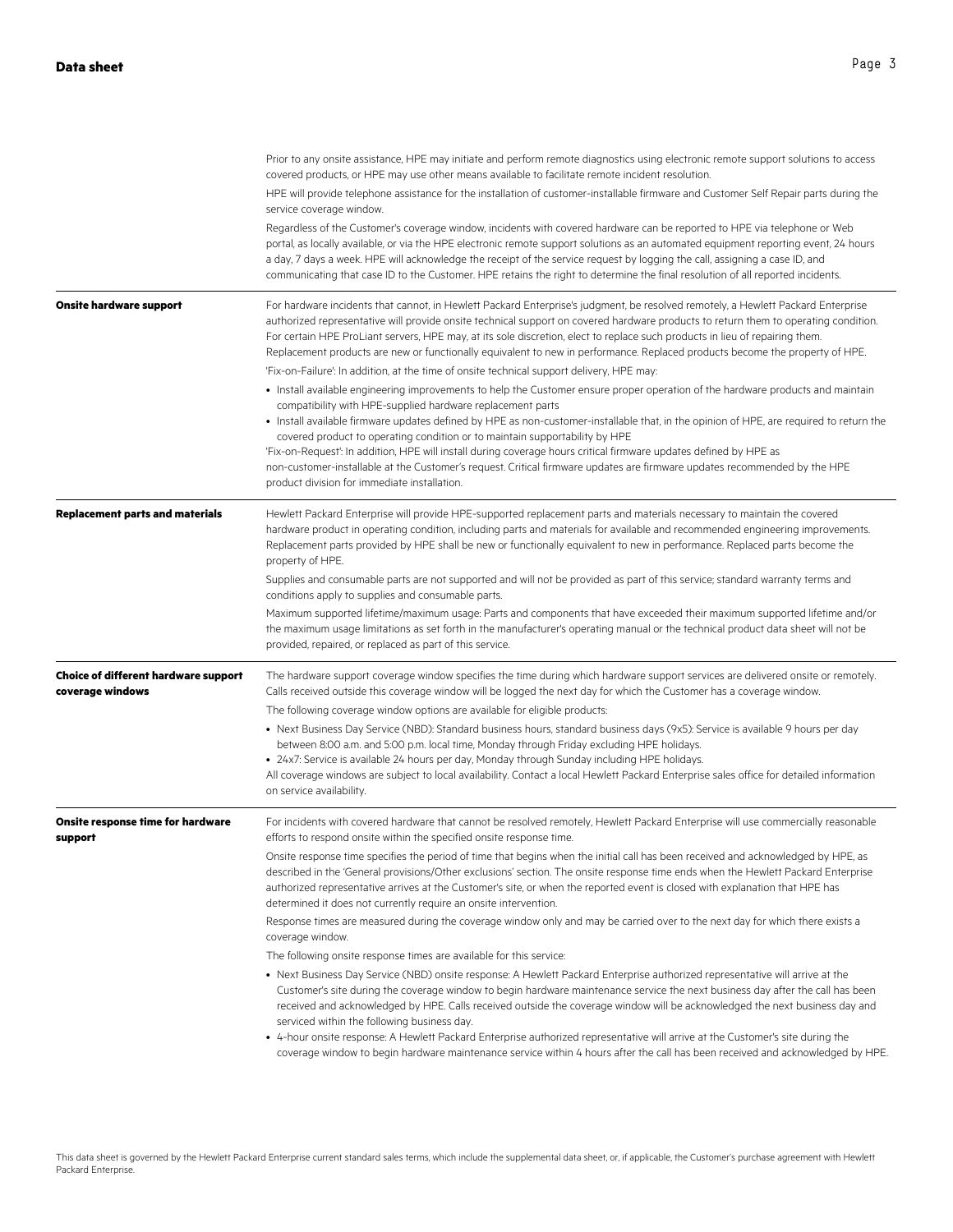|                                                                                                 | All response times are subject to local availability. Contact a local Hewlett Packard Enterprise sales office for detailed information on<br>service availability.                                                                                                                                                                                                                                                                                                                                                                                                                                                                                                                            |
|-------------------------------------------------------------------------------------------------|-----------------------------------------------------------------------------------------------------------------------------------------------------------------------------------------------------------------------------------------------------------------------------------------------------------------------------------------------------------------------------------------------------------------------------------------------------------------------------------------------------------------------------------------------------------------------------------------------------------------------------------------------------------------------------------------------|
| 6-hour call-to-repair time commitment                                                           | A 6-hour call-to-repair time commitment may be selected for eligible products in lieu of an onsite response time.                                                                                                                                                                                                                                                                                                                                                                                                                                                                                                                                                                             |
| for hardware support                                                                            | For critical incidents (severity 1 or 2) with covered hardware that cannot be resolved remotely, Hewlett Packard Enterprise will use<br>commercially reasonable efforts to return the covered hardware to operating condition within 6 hours after the call has been<br>received and acknowledged by HPE.                                                                                                                                                                                                                                                                                                                                                                                     |
|                                                                                                 | For noncritical incidents (severity 3 or 4) or at the Customer's request, HPE will work with the Customer to schedule the remedial<br>action at an agreed-upon time, and the call-to-repair time commitment will then start at that time.                                                                                                                                                                                                                                                                                                                                                                                                                                                     |
|                                                                                                 | Incident severity levels are defined in the 'General provisions/Other exclusions' section.                                                                                                                                                                                                                                                                                                                                                                                                                                                                                                                                                                                                    |
|                                                                                                 | Call-to-repair time refers to the period of time that begins when the initial call has been received and acknowledged by HPE, as<br>specified in the 'General provisions/Other exclusions' section. Call-to-repair time ends with HPE's determination that the hardware is<br>repaired or when the reported event is closed with the explanation that HPE has determined it does not currently require onsite<br>intervention. Call-to-repair times are measured during the coverage window only and may be carried over to the next day for which<br>there exists a coverage window.                                                                                                         |
|                                                                                                 | All call-to-repair times are subject to local availability. Contact a local Hewlett Packard Enterprise sales office for more information on<br>service availability.                                                                                                                                                                                                                                                                                                                                                                                                                                                                                                                          |
|                                                                                                 | Repair is considered complete upon HPE verification that the hardware malfunction has been corrected or that the hardware has<br>been replaced. Verification by HPE may be accomplished by the completion of a power-on self-test, standalone diagnostic, or visual<br>verification of proper operation. At its sole discretion, HPE will determine the level of testing necessary to verify that the hardware is<br>repaired. At its sole discretion, HPE may temporarily or permanently replace the product in order to meet the repair time<br>commitment. Replacement products are new or functionally equivalent to new in performance. Replaced products become the<br>property of HPE. |
|                                                                                                 | It will take 30 days from the time this service is purchased to set up and perform the audits and processes that must be completed<br>before the hardware call-to-repair time commitment can be put in effect. During this initial 30-day period and for up to five (5)<br>additional business days after the audit is completed. HPE will provide a 4-hour onsite response time service level.                                                                                                                                                                                                                                                                                               |
| <b>Enhanced parts inventory</b><br>management (included with<br>call-to-repair time commitment) | To support Hewlett Packard Enterprise call-to-repair time commitments, an inventory of critical replacement parts is maintained for<br>call-to-repair Customers. This inventory is stored at an Hewlett Packard Enterprise designated facility. These parts are managed to<br>allow for increased inventory availability and are accessible to Hewlett Packard Enterprise authorized representatives responding to<br>eligible support requests.                                                                                                                                                                                                                                              |
| <b>Work to completion</b>                                                                       | Once an Hewlett Packard Enterprise authorized representative arrives at the Customer's site, the representative will continue to<br>deliver the service, either onsite or remotely, at the discretion of HPE, until the products are repaired. Work may be temporarily<br>suspended if additional parts or resources are required, but work will resume when they become available.                                                                                                                                                                                                                                                                                                           |
|                                                                                                 | Repair is considered complete upon HPE verification that the hardware malfunction has been corrected or that the hardware has<br>been replaced.                                                                                                                                                                                                                                                                                                                                                                                                                                                                                                                                               |
| <b>Escalation management</b>                                                                    | Hewlett Packard Enterprise has established formal escalation procedures to facilitate the resolution of complex hardware problems.<br>Local Hewlett Packard Enterprise management coordinates problem escalation, enlisting the skills of appropriate HPE resources<br>and/or selected third parties to assist with problem solving.                                                                                                                                                                                                                                                                                                                                                          |
| <b>Hewlett Packard Enterprise electronic</b><br>remote support solution                         | The Hewlett Packard Enterprise electronic remote support solution provides robust troubleshooting and repair capabilities. It can<br>include remote system access solutions and may offer a convenient central point of administration and an enterprise view of open<br>incidents and history. A Hewlett Packard Enterprise support specialist will only use the remote system access with the Customer's<br>authorization. The remote system access may enable the Hewlett Packard Enterprise support specialist to provide more efficient<br>troubleshooting and faster problem resolution.                                                                                                |
| Access to electronic support<br>information and services                                        | As part of this service, Hewlett Packard Enterprise provides access to certain commercially available electronic and Web-based tools.<br>The Customer has access to:                                                                                                                                                                                                                                                                                                                                                                                                                                                                                                                          |
|                                                                                                 | • Certain capabilities made available to registered users, such as downloading selected HPE firmware, subscribing to hardware-related<br>proactive service notifications, and participating in support forums for solving problems and sharing best practices with other<br>registered users<br>• Expanded Web-based searches of technical support documents to facilitate faster problem solving                                                                                                                                                                                                                                                                                             |

• Certain HPE proprietary service diagnostic tools with password access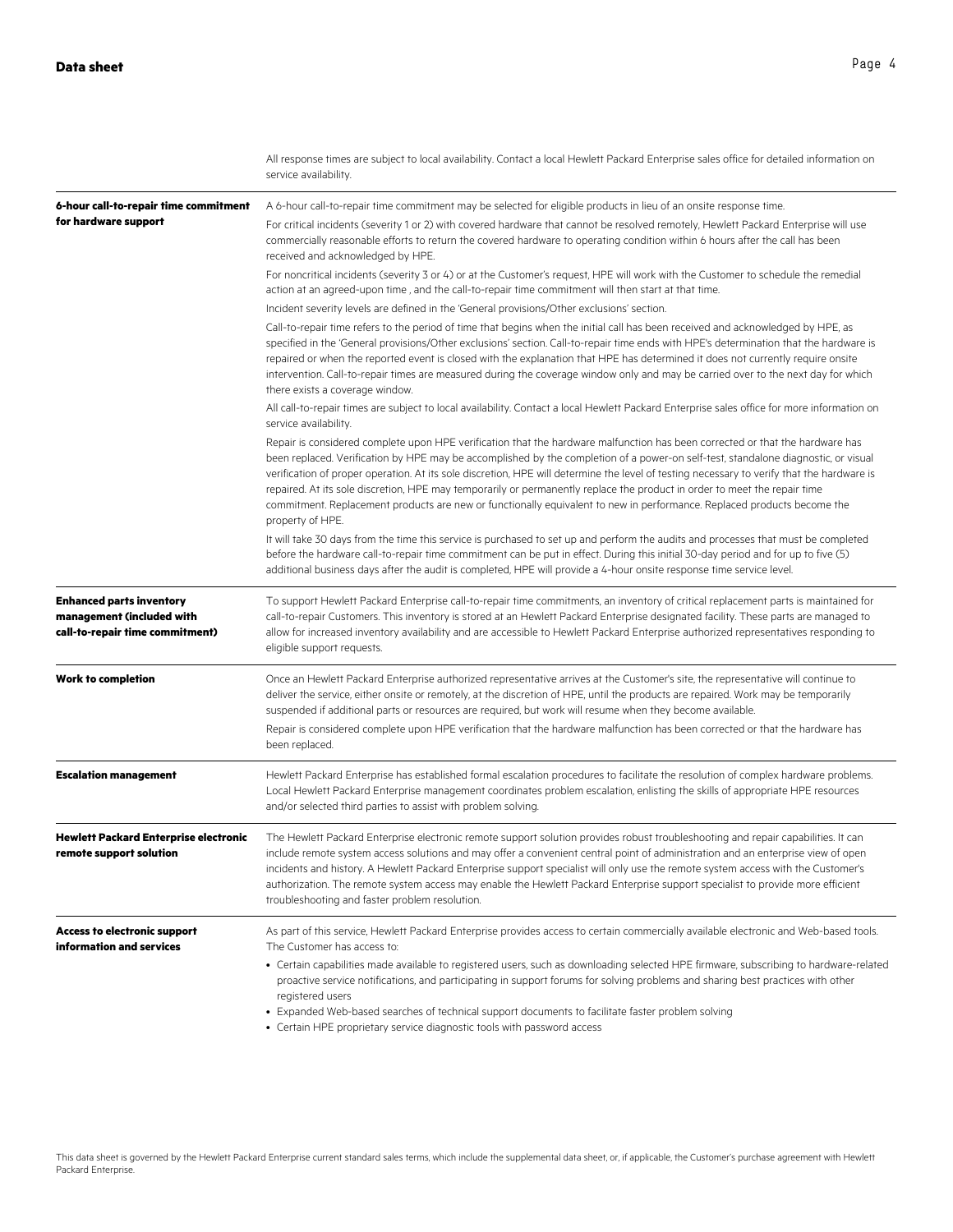- A Web-based tool for submitting questions directly to HPE; the tool helps to resolve problems quickly with a pre-qualification process that routes the support or service request to the resource qualified to answer the question, and also allows the status of each support or service request submitted to be viewed, including cases submitted by telephone
- Search of HPE or third-party hosted knowledge databases for certain third-party products in order to retrieve product information, find answers to support questions, participate in support forums, and download software patches (this service may be limited by third-party access restrictions)

#### **Table 2. Optional service features**

| Feature                                              | <b>Delivery specifications</b>                                                                                                                                                                                                                                                                                                                                                                                                                                                                                                                                                                                                                                                                                                                                                                                                                                                                                                                                                                                                                              |  |
|------------------------------------------------------|-------------------------------------------------------------------------------------------------------------------------------------------------------------------------------------------------------------------------------------------------------------------------------------------------------------------------------------------------------------------------------------------------------------------------------------------------------------------------------------------------------------------------------------------------------------------------------------------------------------------------------------------------------------------------------------------------------------------------------------------------------------------------------------------------------------------------------------------------------------------------------------------------------------------------------------------------------------------------------------------------------------------------------------------------------------|--|
| <b>Defective media retention</b>                     | For eligible products, this service feature option allows the Customer to retain defective hard disk or eligible SSD/Flash drive<br>components that the Customer does not want to relinquish due to sensitive data contained within the disk ('Disk or SSD/Flash Drive')<br>covered under this service. All Disk or eligible SSD/Flash Drives on a covered system must participate in the defective media<br>retention. Notwithstanding anything to the contrary in this document or the Hewlett Packard Enterprise Single Order Terms for<br>Support, HPE waives the right to take possession and title of a defective Disk or SSD/Flash Drive covered by the defective media<br>retention service feature option in the event a replacement product is delivered by HPE to the Customer. The Customer will retain all<br>defective Disk or SSD/Flash Drives supported by HPE under the HPE support agreement, and the Customer remains fully<br>responsible for the protection and privacy of the data residing on the defective Disk or SSD/Flash Drive. |  |
| <b>Comprehensive defective material</b><br>retention | In addition to defective media retention, this service feature option allows the Customer to retain additional components that have<br>been designated by Hewlett Packard Enterprise as having data retentive capabilities, such as memory modules. All eligible data<br>retentive components on a covered system must participate in the comprehensive defective material retention. The components<br>that can be retained under this service feature are outlined in the document located at www.hpe.com/services/cdmr.                                                                                                                                                                                                                                                                                                                                                                                                                                                                                                                                  |  |
| <b>Report presentation</b>                           | Hewlett Packard Enterprise presents the Customer with a report of its findings and recommendations based upon the information<br>provided, which is shared during an interactive question and answer session with key members of the Customer's IT staff on the<br>scheduled presentation date.                                                                                                                                                                                                                                                                                                                                                                                                                                                                                                                                                                                                                                                                                                                                                             |  |

#### **Service limitations**

Basic software support and collaborative call management are provided exclusively for those selected third-party products and vendors listed on the HPE Collaborative Support supported products list at www.hpe.com/services/collaborativesupport.

The Customer must have appropriate, active support agreements in place with selected vendors and take any steps necessary to ensure that HPE can submit calls on the Customer's behalf for the purpose of placing a support call with them. Hewlett Packard Enterprise will not be able to transfer the existing HPE case number to the vendors and assumes no responsibility for failure to do so. HPE is not liable for the performance or non-performance of third-party vendors, their products, or their support services. HPE's obligations are limited to the placement of support calls only, and the purchase of this service does not assign the support agreement between the Customer and vendor to HPE. The Customer is still responsible for the performance of its obligations under such agreements, including payment of all applicable fees and any fees that may apply as a result of logging calls with the vendor.

At the discretion of Hewlett Packard Enterprise, service will be provided using a combination of remote diagnosis and support, services delivered onsite, and other service delivery methods. Other service delivery methods may include the delivery, via a courier, of customer-replaceable parts such as a keyboard, a mouse, other parts classified by HPE as Customer Self Repair parts, or an entire replacement product. HPE will determine the appropriate delivery method required to provide effective and timely Customer support and meet the call-to-repair time commitment, if applicable.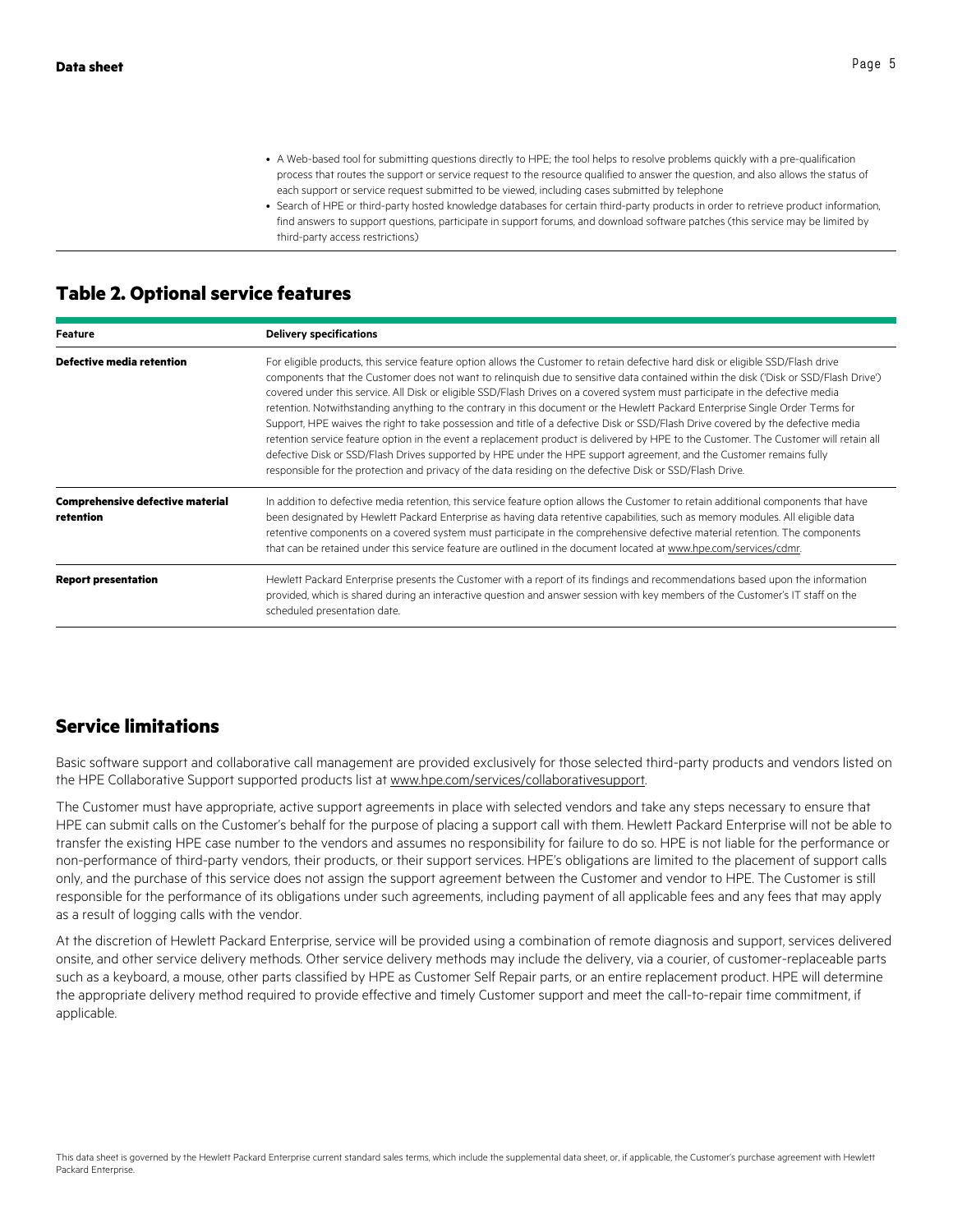In the event that a Customer Self Repair part is provided to return the system to operating condition, the onsite service level shall not apply. In those cases, Hewlett Packard Enterprise practice is to express ship Customer Self Repair parts that are critical to the product operation to the Customer location. For more details on the Customer Self Repair process and parts, please refer to www.hpe.com/info/csr.

An onsite response time will not apply if the service can be delivered using remote diagnosis, remote support, or other service delivery methods described above.

If an upfront audit is required by Hewlett Packard Enterprise, the hardware call-to-repair time commitment will not take effect until five (5) business days after the audit has been completed. In addition, HPE reserves the right to downgrade service to an onsite response time or cancel the service contract if critical audit suggestions are not followed or the audit is not performed within the specified timeframe.

The following are excluded from the call-to-repair time commitment (if applicable):

- Time for disk mechanism rebuild or sparing procedures
- Situations where a logical unit number (LUN) may be blocked to preserve data integrity
- Any restoration/recovery of compromised data
- Any period of non-availability not directly caused by a hardware fault

Hewlett Packard Enterprise reserves the right to modify the call-to-repair time commitment as it applies to the Customer's specific product configuration, location, and environment. This will be established at the time of the support agreement order and is subject to resource availability.

A call-to-repair time commitment does not apply when the Customer chooses to have Hewlett Packard Enterprise prolong diagnosis rather than execute recommended recovery procedures.

If the Customer requests scheduled service, the call-to-repair time period begins at the agreed-upon scheduled time.

After Hewlett Packard Enterprise has diagnosed a reported problem to be caused by software included on the selected third-party software product list, a service incident has been initiated with the third-party vendor on behalf of the Customer, and the third-party vendor support case ID has been communicated to the Customer, HPE will close the case and will not be responsible for providing additional technical support concerning that problem to the Customer.

Activities such as, but not limited to, the following are excluded from this service:

- Complex problem resolution covered by the Customer's support agreement with the third-party vendor
- Step-by-step installation, configuration, and performance tuning
- Provision of, right to use, and access to Hewlett Packard Enterprise or third-party software updates or patches
- Backup, recovery, and support of the operating system, other software, and data
- Operational testing of applications, or additional tests requested or required by the Customer
- Troubleshooting for interconnectivity or compatibility problems
- Support for network-related problems
- Services required due to failure of the Customer to incorporate any system fix, repair, patch, or modification provided to the Customer by Hewlett Packard Enterprise
- Services required due to failure of the Customer to take avoidance action previously advised by Hewlett Packard Enterprise
- Services that, in the opinion of Hewlett Packard Enterprise, are required due to improper treatment or use of the product
- Services that, in the opinion of Hewlett Packard Enterprise, are required due to unauthorized attempts by non-HPE personnel to install, repair, maintain, or modify hardware, firmware, or software

#### **Limitations to the defective media retention service feature option**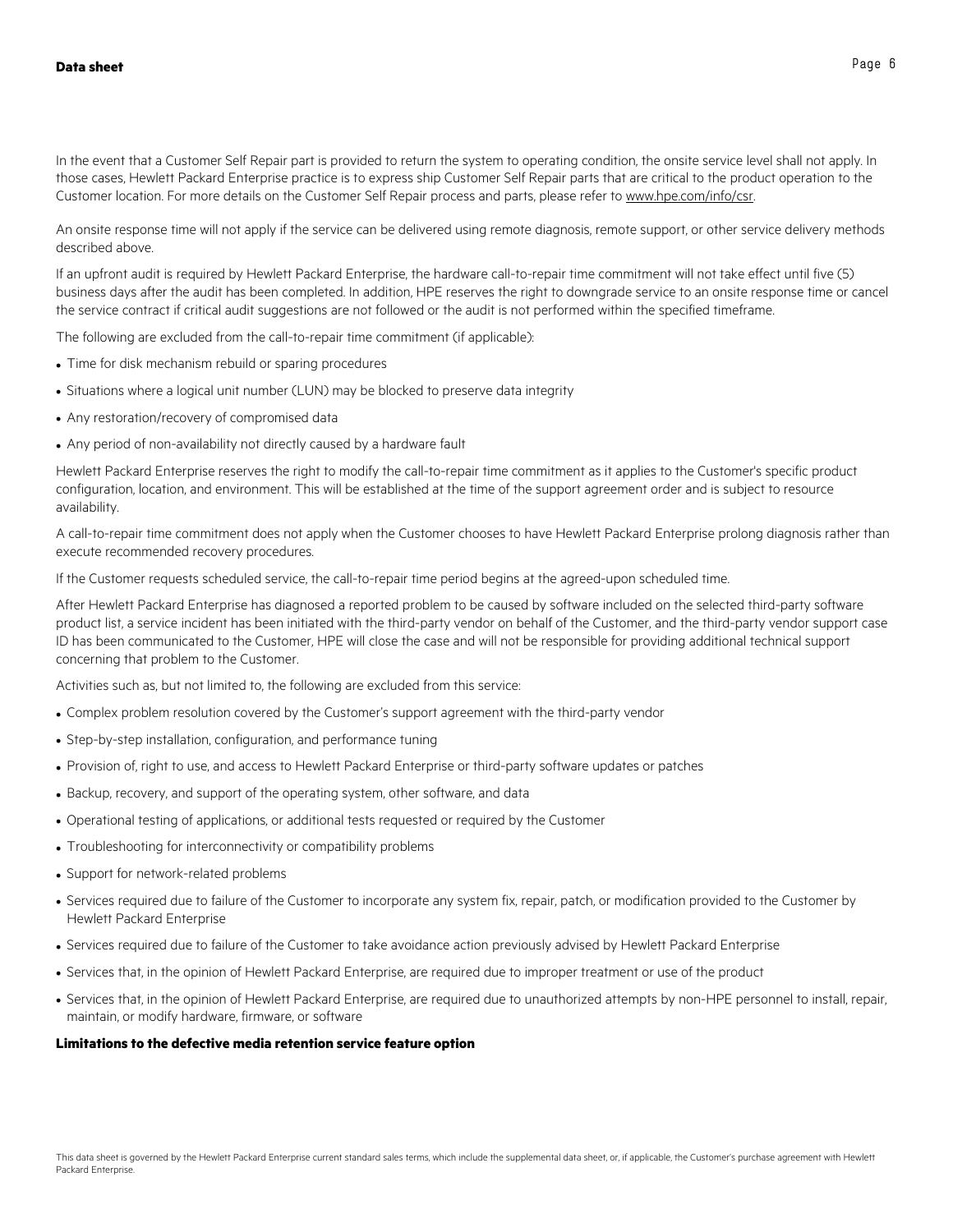The defective media retention and comprehensive defective material retention service feature options apply only to eligible data retentive components replaced by Hewlett Packard Enterprise due to malfunction. They do not apply to any exchange of data retentive components that have not failed.

Data Retentive components that are specified by Hewlett Packard Enterprise as consumable parts and/or that have exceeded the maximum supported lifetime and/or the maximum usage limit as set forth in the manufacturer's operating manual, the product QuickSpecs, or the technical data sheet are not eligible for the defective media retention or the comprehensive defective material retention service feature option.

Defective media retention service and comprehensive defective material retention service coverage for options designated by Hewlett Packard Enterprise as requiring separate coverage, if available, must be configured and purchased separately.

Failure rates on these components are constantly monitored and Hewlett Packard Enterprise reserves the right to cancel this service with 30 days' notice if HPE reasonably believes that the Customer is overusing the defective media retention or comprehensive defective material retention service feature option (such as when replacement of defective data retentive components materially exceeds the standard failure rates for the system involved).

HEWLETT PACKARD ENTERPRISE SHALL HAVE NO OBLIGATION WHATSOEVER WITH RESPECT TO THE CONTENTS OF OR THE DESTRUCTION OF ANY DATA RETENTIVE COMPONENT RETAINED BY THE CUSTOMER. NOTWITHSTANDING ANYTHING IN HPE'S CURRENT STANDARD SALES TERMS OR THE TECHNICAL DATA SHEET TO THE CONTRARY, IN NO EVENT WILL HPE OR ITS AFFILIATES, SUBCONTRACTORS, OR SUPPLIERS BE LIABLE FOR ANY INCIDENTAL, SPECIAL, OR CONSEQUENTIAL DAMAGES OR DAMAGES FOR LOSS OF OR MISUSE OF DATA UNDER THIS DEFECTIVE MEDIA RETENTION OR COMPREHENSIVE DEFECTIVE MATERIAL RETENTION SERVICE.

#### **Travel zones**

All hardware onsite response times apply only to sites located within 100 miles (160 km) of an HPE designated support hub. Travel to sites located within 200 miles (320 km) of an HPE designated support hub is provided at no additional charge. If the site is located more than 200 miles (320 km) from the HPE designated support hub, there will be an additional travel charge.

Travel zones and charges, if applicable, may vary in some geographic locations.

Response times to sites located more than 100 miles (160 km) from an HPE designated support hub will have modified response times for extended travel, as shown in the table below.

A call-to-repair time commitment is available for sites located within 50 miles (80 km) of an HPE designated support hub.

For sites that are located within 51 to 100 miles (81 to 160 km) of a HPE designated support hub, an adjusted hardware call-to-repair time commitment applies, as shown in the table below.

| Distance from HPE designated hub    | 4-hour response time                                                 | Next day onsite response time                                        |
|-------------------------------------|----------------------------------------------------------------------|----------------------------------------------------------------------|
| 0-100 miles<br>$(0-160 \text{ km})$ | 4 hours                                                              | Next coverage day                                                    |
| 101-200 miles (161-320 km)          | 8 hours                                                              | 1 additional coverage day                                            |
| 201-300 miles (321-480 km)          | Established at time of order and subject to resource<br>availability | 2 additional coverage days                                           |
| Beyond 300 miles (480 km)           | Established at time of order and subject to resource<br>availability | Established at time of order and subject to resource<br>availability |

For sites that are located within 51 to 100 miles (81 to 160 km) of an HPE designated support hub, an adjusted hardware call-to-repair time commitment applies, as shown in the table below.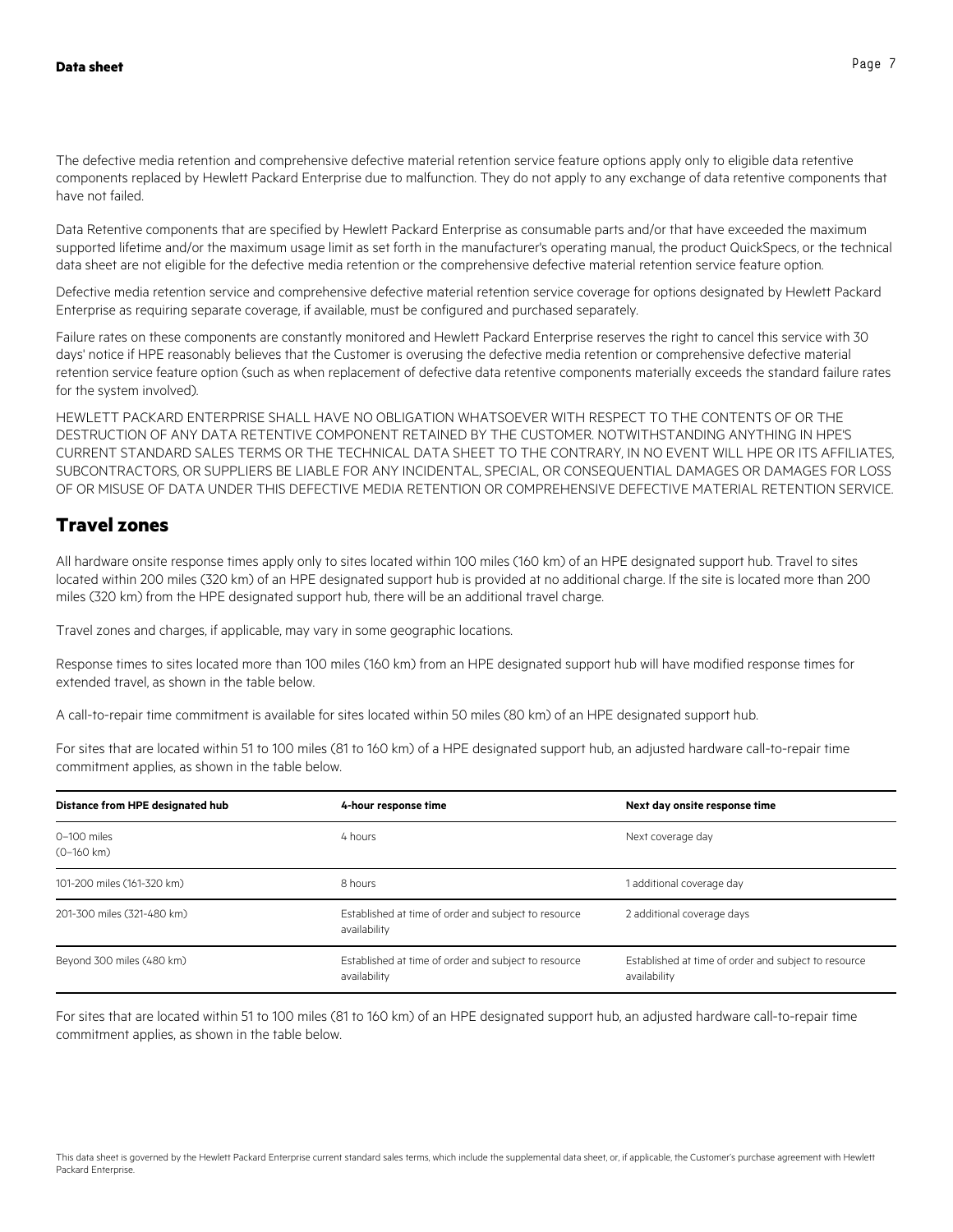| Distance from HPE designated support hub | 6-hour hardware call-to-repair time commitment |
|------------------------------------------|------------------------------------------------|
| 0-50 miles (0-80 km)                     | 6 hours                                        |
| 51-100 miles (81-160 km)                 | 8 hours                                        |
| Beyond 100 miles (160 km)                | Not available                                  |

The hardware call-to-repair time commitment is not available for sites located more than 100 miles (160 km) from a HPE designated support hub.

| Distance from HPE designated support hub | 6-hour hardware call-to-repair time commitment |
|------------------------------------------|------------------------------------------------|
| 0-50 miles (0-80 km)                     | 6 hours                                        |
| 51-100 miles (81-160 km)                 | 8 hours                                        |
| Beyond 100 miles (160 km)                | Not available                                  |

#### **Prerequisites**

In order for Hewlett Packard Enterprise to provide collaborative call management, the Customer must have an active support agreement with the software vendor that includes the required service level and features that allow the Customer to place calls and receive support from the vendor. If the vendor requires it, the Customer will take any steps necessary to ensure that HPE can submit calls on the Customer's behalf. In addition, the Customer must provide HPE with the appropriate information needed for HPE to initiate a service call with the software vendor on the Customer's behalf.

For hardware onsite response time options, Hewlett Packard Enterprise strongly recommends that the Customer install and operate the appropriate HPE remote support solution, with a secure connection to HPE, in order to enable the delivery of the service. For hardware call-to-repair time commitments, HPE requires that the Customer install and operate the appropriate HPE remote support solution, with a secure connection to HPE, in order to enable the delivery of the service. Please contact a local Hewlett Packard Enterprise representative for further details on requirements, specifications, and exclusions. If the Customer does not deploy the appropriate HPE remote support solution, HPE may not be able to provide the service as defined and is not obligated to do so. Additional charges will be applied for onsite installation of non-customer-installable firmware if the Customer does not deploy the appropriate HPE remote support solution in cases where they are recommended and available. Installation of customer-installable firmware is the responsibility of the Customer. Additional charges will apply if the Customer requests that HPE install customer-installable firmware and software updates. Any additional charges to the Customer will be on a time-and-materials basis, unless otherwise previously agreed to in writing by HPE and the Customer.

Hewlett Packard Enterprise, at its sole discretion, may require an audit on the covered products. If such an audit is required, a Hewlett Packard Enterprise authorized representative will contact the Customer, and the Customer will agree to arrange for an audit to be performed within the initial 30-day timeframe. During the audit, key system configuration information is collected and an inventory of the covered products is performed. The information gathered in the audit enables HPE to plan and maintain replacement part inventories at the appropriate level and location, and allows HPE to survey and troubleshoot possible future hardware incidents so that repairs can be completed as quickly and efficiently as possible. At the sole discretion of HPE, the audit may be performed onsite, via remote system access, via remote audit tools, or over the phone.

If an audit is required by Hewlett Packard Enterprise, it will take 30 days from the time this service is purchased to set up and perform the audits and processes that must be completed before the hardware call-to-repair time commitment can be put in effect. The hardware call-to-repair time commitment will not take effect until five (5) business days after the audit has been completed. Until such time, service for the covered hardware will be delivered at a 4-hour onsite response time service level.

In addition, Hewlett Packard Enterprise reserves the right to downgrade service to an onsite response time or cancel the service contract if critical audit suggestions are not followed or the audit is not performed within the specified timeframe, unless the delay is caused by HPE.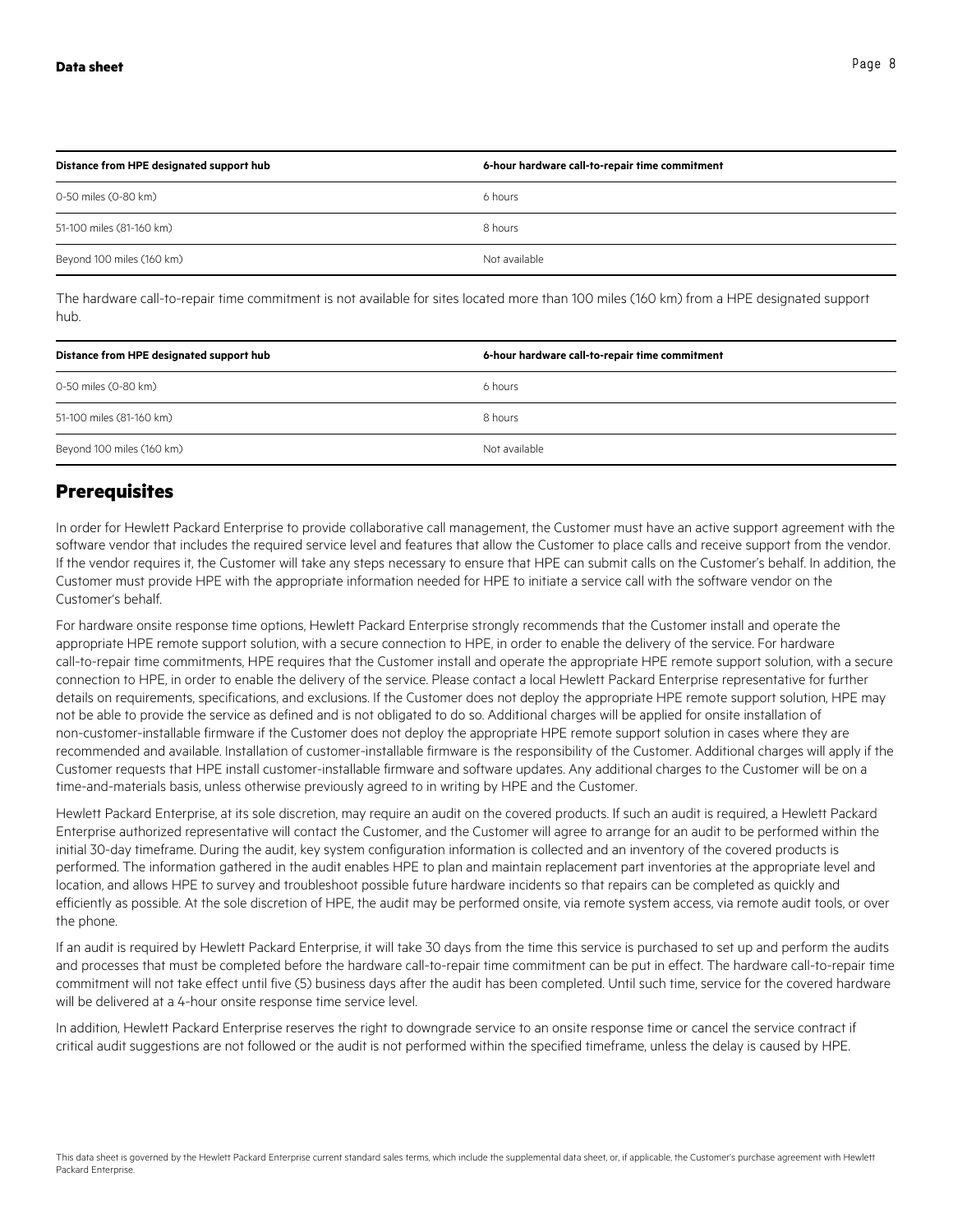#### **Customer responsibilities**

If the Customer does not act upon the specified Customer responsibilities, at Hewlett Packard Enterprise's discretion, Hewlett Packard Enterprise or the Hewlett Packard Enterprise authorized service provider i) will not be obligated to deliver the services as described, or ii) will perform such service at the Customer's expense at the prevailing time and material rates.

The Customer must meet the prerequisites detailed above to be eligible for this service.

If required by Hewlett Packard Enterprise, the Customer or a Hewlett Packard Enterprise authorized representative must activate the hardware product to be supported within 10 days of purchase of this service, using the registration instructions provided by HPE, or as otherwise directed by HPE. In the event that a covered product changes location, activation and registration (or a proper adjustment to an existing HPE registration) are to occur within 10 days of the change.

The Customer will:

- Retain, and provide to Hewlett Packard Enterprise upon request, all original software licenses, license agreements, license keys, and subscription service registration information, as applicable for this service
- Use all software products in accordance with current Hewlett Packard Enterprise software licensing terms corresponding to the Customer's prerequisite underlying software license, or in accordance with the current licensing terms of the third-party software manufacturer, if applicable, including any additional software licensing terms that may accompany such software updates provided under this service
- Execute, if requested by Hewlett Packard Enterprise, an agency agreement between the Customer and HPE, and provide HPE with all required information, documentation, and authority to entitle HPE to log calls with third-party vendors in the Customer's name

The call-to-repair time commitment is subject to the Customer providing immediate and unrestricted access to the system, as requested by Hewlett Packard Enterprise. The call-to-repair time commitment does not apply when system access, including physical, remote troubleshooting, and hardware diagnostic assessments, is delayed or denied. If the Customer requests scheduled service, the call-to-repair time period begins at the agreed-upon scheduled time.

For hardware onsite response time options, Hewlett Packard Enterprise strongly recommends that the Customer install and operate the appropriate HPE remote support solution, with a secure connection to HPE, in order to enable the delivery of the service and options. Please contact a local Hewlett Packard Enterprise representative for further details on requirements, specifications, and exclusions. If the Customer does not deploy the appropriate HPE remote support solution, HPE may not be able to provide the service as defined and is not obligated to do so.

Upon Hewlett Packard Enterprise request, the Customer will be required to support HPE's remote problem resolution efforts. The Customer will:

- Provide all information necessary for Hewlett Packard Enterprise to deliver timely and professional remote support and to enable HPE to determine the level of support eligibility
- Install customer-installable firmware updates and patches
- Start self-tests and install and run other diagnostic tools and programs
- Perform other reasonable activities to help Hewlett Packard Enterprise identify or resolve problems, as requested by HPE

The Customer is responsible for installing, in a timely manner, critical customer-installable firmware updates, as well as Customer Self Repair parts and replacement products delivered to the Customer.

The Customer agrees to pay additional charges if the Customer requests that Hewlett Packard Enterprise install customer-installable firmware updates or patches. Any additional charges to the Customer will be on a time-and-materials basis, unless otherwise previously agreed in writing by HPE and the Customer.

In cases where a Customer Self Repair part or replacement product is shipped to resolve a problem, the Customer is responsible for returning the defective part or product within a time period designated by Hewlett Packard Enterprise. In the event HPE does not receive the defective part or product within the designated time period or if the part or product is physically damaged upon receipt, the Customer will be required to pay a fee for the defective part or product, as determined by HPE.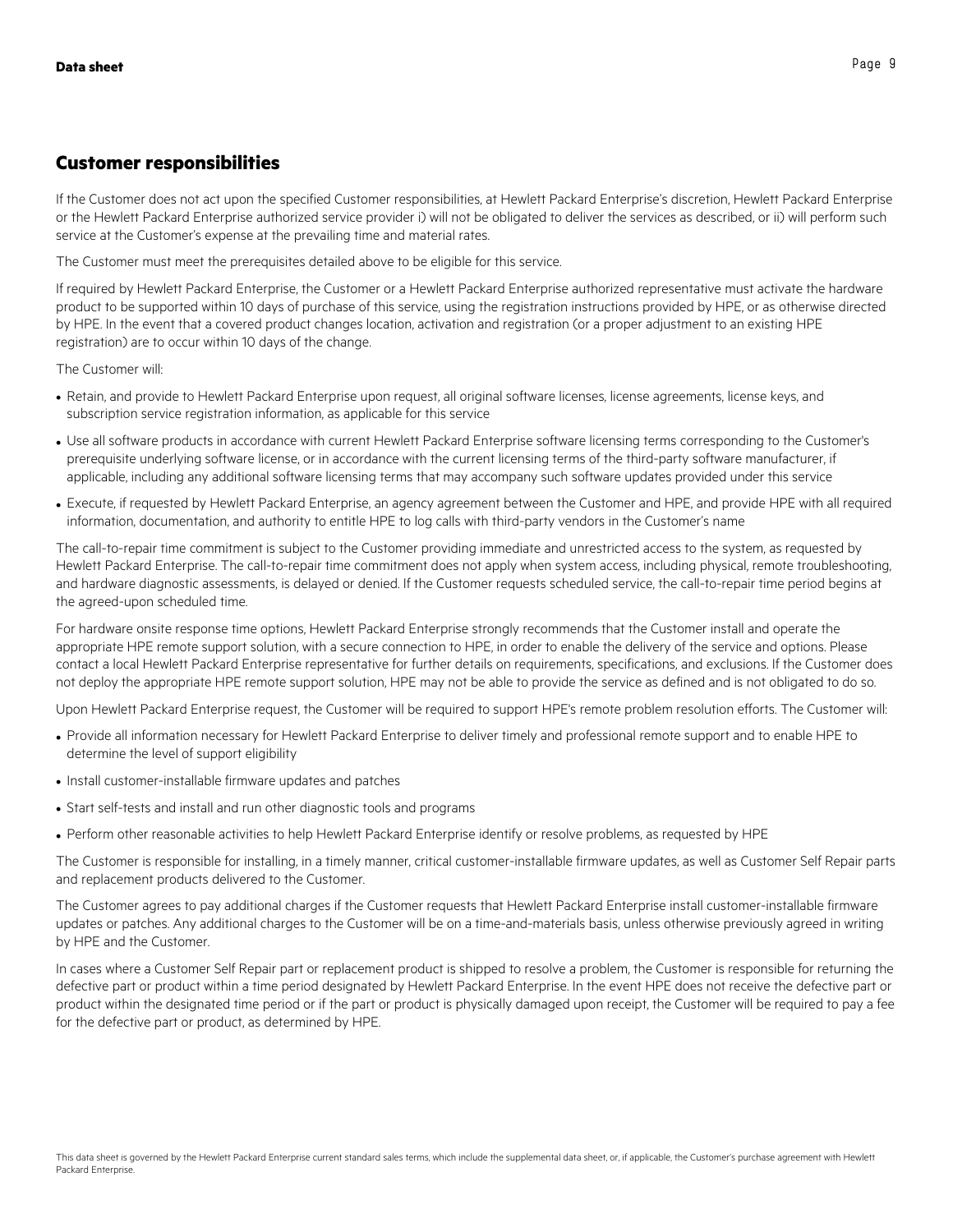The Customer is responsible for registering to use Hewlett Packard Enterprise's electronic facility and maintaining the Customer's registration information in order to gain access to restricted product information and to receive proactive notification or other services available to the Customer.

If the Customer chooses to retain repair parts covered under the defective media retention and/or comprehensive defective material retention service feature options, it is the Customer's responsibility to:

- Retain physical control of Disk or SSD/Flash Drives at all times during support delivery by Hewlett Packard Enterprise; HPE is not responsible for data contained on Disk or SSD/Flash Drives
- Ensure that any Customer sensitive data on the retained Disk or SSD/Flash Drive is destroyed or remains secure
- Have an authorized representative present to retain defective Disk or SSD/Flash Drives, accept replacement Disk or SSD/Flash Drives, provide Hewlett Packard Enterprise with identification information for each Disk or SSD/Flash Drive retained hereunder, and, upon HPE request, execute a document provided by HPE acknowledging the retention of the Disk or SSD/Flash Drives
- Destroy the retained Disk or SSD/Flash Drive and/or ensure that the Disk or SSD/Flash Drive is not put into use again
- Dispose of all retained Disk or SSD/Flash Drives in compliance with applicable environmental laws and regulations

For data retentive components supplied by Hewlett Packard Enterprise to the Customer as loaner, rental, or lease products, the Customer will promptly return the replacement components at the expiration or termination of support with HPE. The Customer will be solely responsible for removing all sensitive data before returning any such loaned, rented, or leased components or products to HPE, and HPE shall not be responsible for maintaining the confidentiality or privacy of any sensitive data that remains on such components.

#### **Coverage**

This service provides coverage for eligible HPE and HPE supported and supplied internal components, such as memory and DVD-ROM drives. Attached accessories are not covered by this service; certain exceptions may apply. Please contact your Hewlett Packard Enterprise sales representative for more information regarding what products, accessories, and components are eligible for coverage under this service.

Notwithstanding anything in this document, service purchased on the main product does not extend to all options or all Moonshot servers. Service coverage for certain options or Moonshot servers must be configured and purchased separately; otherwise, standard warranty terms apply. For a complete list of the HPE ProLiant and HPE BladeSystem options and Moonshot servers that require separate service coverage, please visit www.hpe.com/services/excludedoptions

For some servers and storage products, CPUs, disks, and other major internal and external components and HPE designated Premium Options will be covered if support has been configured accordingly and they are listed in the contract's equipment list (if applicable).

Coverage for eligible multivendor systems includes all standard vendor-supplied internal components.

Consumable items including, but not limited to, removable media, customer-replaceable batteries, maintenance kits, and other supplies, as well as user maintenance, are not covered by this service.

For replacement parts or components that are discontinued, an upgrade path may be required. Upgrades for discontinued parts or components may in some cases result in additional charges to the Customer. HPE will work with the Customer to recommend a replacement. Not all components will have available replacements in all countries due to local support capabilities.

For ProLiant servers and storage systems, the service on the main product covers HPE-branded hardware options not designated by HPE as requiring separate coverage, that are qualified for the server, purchased at the same time or afterward, and internal to the enclosure. These items will be covered at the same service level as the main product.

For BladeSystem enclosures, this service covers the enclosure, power supplies, fans, enclosure devices, and options not designated by HPE as requiring separate coverage.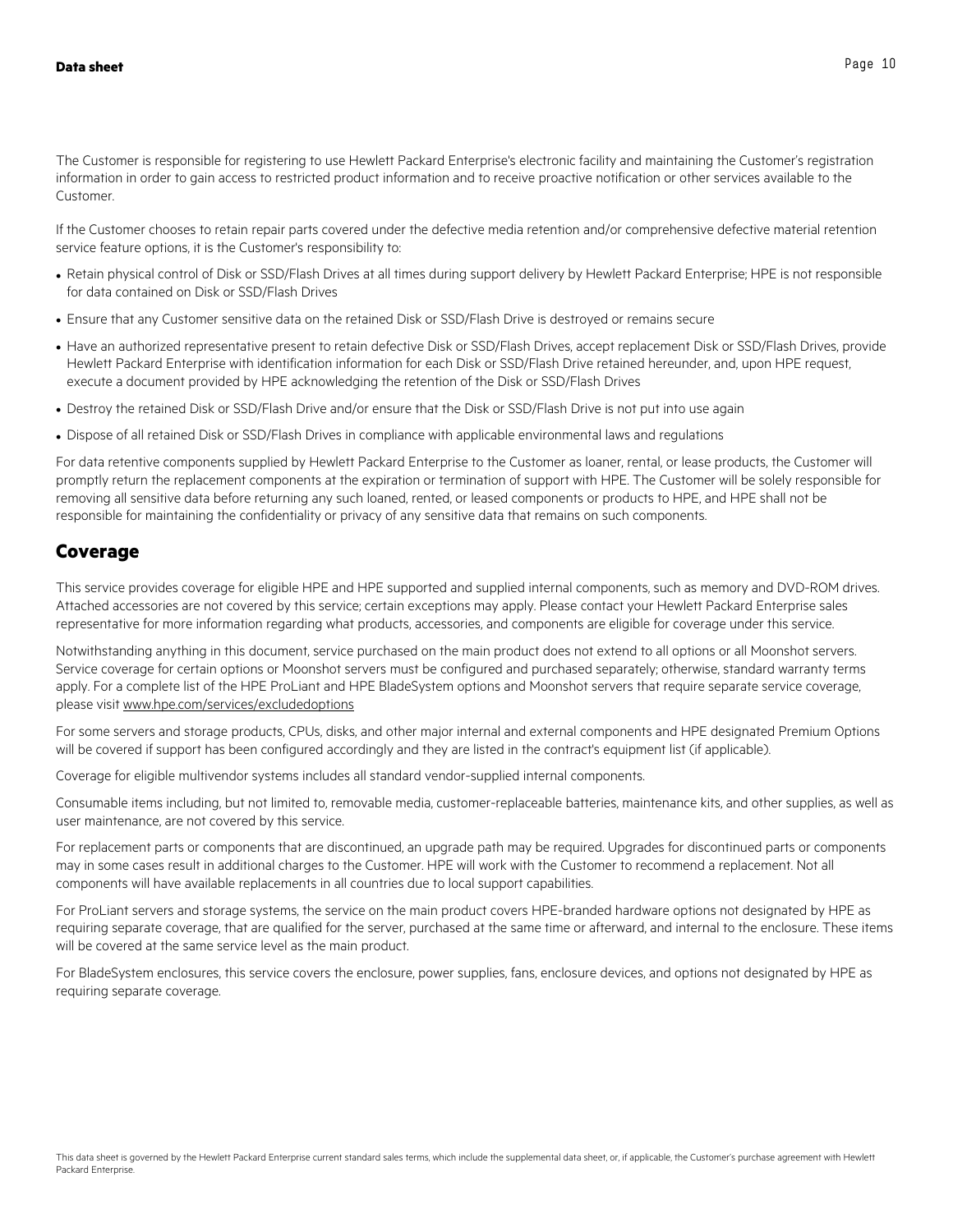For ProLiant servers, storage or BladeSystem enclosures installed within a rack, the service also covers HPE qualified rack options not designated by HPE as requiring separate coverage. Coverage includes UPS products not exceeding 12 kVA, KVM switch, console, and PDU, installed within the same rack, during the supported life of up to 5 years beyond sales discontinuance. The UPS battery is covered separately under its own warranty terms and conditions, limited to the term of the applicable warranty period.

## **General provisions/Other exclusions**

Hewlett Packard Enterprise will acknowledge a call by logging a case, communicating the case ID to the Customer, and confirming the Customer's incident severity and time requirements for commencement of remedial action. Note: For events received via the HPE electronic remote support solutions, HPE is required to contact the Customer, determine the incident severity with the Customer, and arrange access to the system before the hardware call-to-repair time or hardware onsite response time period can start.

Hardware support onsite response times and call-to-repair time commitments may differ depending on incident severity. The Customer determines the incident severity level.

Incident severity is defined as:

- Severity 1—Critical down: for example, production environment down: production system or production application down/at severe risk; data corruption/loss or risk; business severely affected; safety issues
- Severity 2—Critically degraded: for example, production environment severely impaired; production system or production application interrupted/compromised; risk of reoccurrence; significant impact on business
- Severity 3—Normal: for example, non-production system (e.g., test system) down or degraded; production system or production application degraded with workaround in place; non-critical functionality lost; limited impact on the business
- Severity 4—Low: for example, no business or user impact

#### **Ordering information**

All units and options with individually sold Support Services must be ordered with the same service level as the product they are contained in if that service level is available on those units.

Availability of service features and service levels may vary according to local resources and may be restricted to eligible products and geographic locations. To obtain further information or to order HPE Collaborative Support Service, contact a local Hewlett Packard Enterprise sales representative and reference the following product numbers:

HL936A for HPE Collaborative NBD Support

HL937A for HPE Collaborative NBD wDMR Support

HL938A for HPE Collaborative 4H 24x7 Support

- HL939A for HPE Collaborative 4H 24x7 wDMR Supp
- HL940A for HPE Collaborative 6H CTR Support
- HL941A for HPE Collaborative 6H CTR wDMR Supp

Depending on the point of purchase and the requested service-level option, other product numbers may apply. Please consult a local Hewlett Packard Enterprise representative or Hewlett Packard Enterprise reseller regarding which product number will best meet your specific needs.

Please note, the purchase of Hewlett Packard Enterprise software support is required in order to receive comprehensive software support and software updates on HPE software.